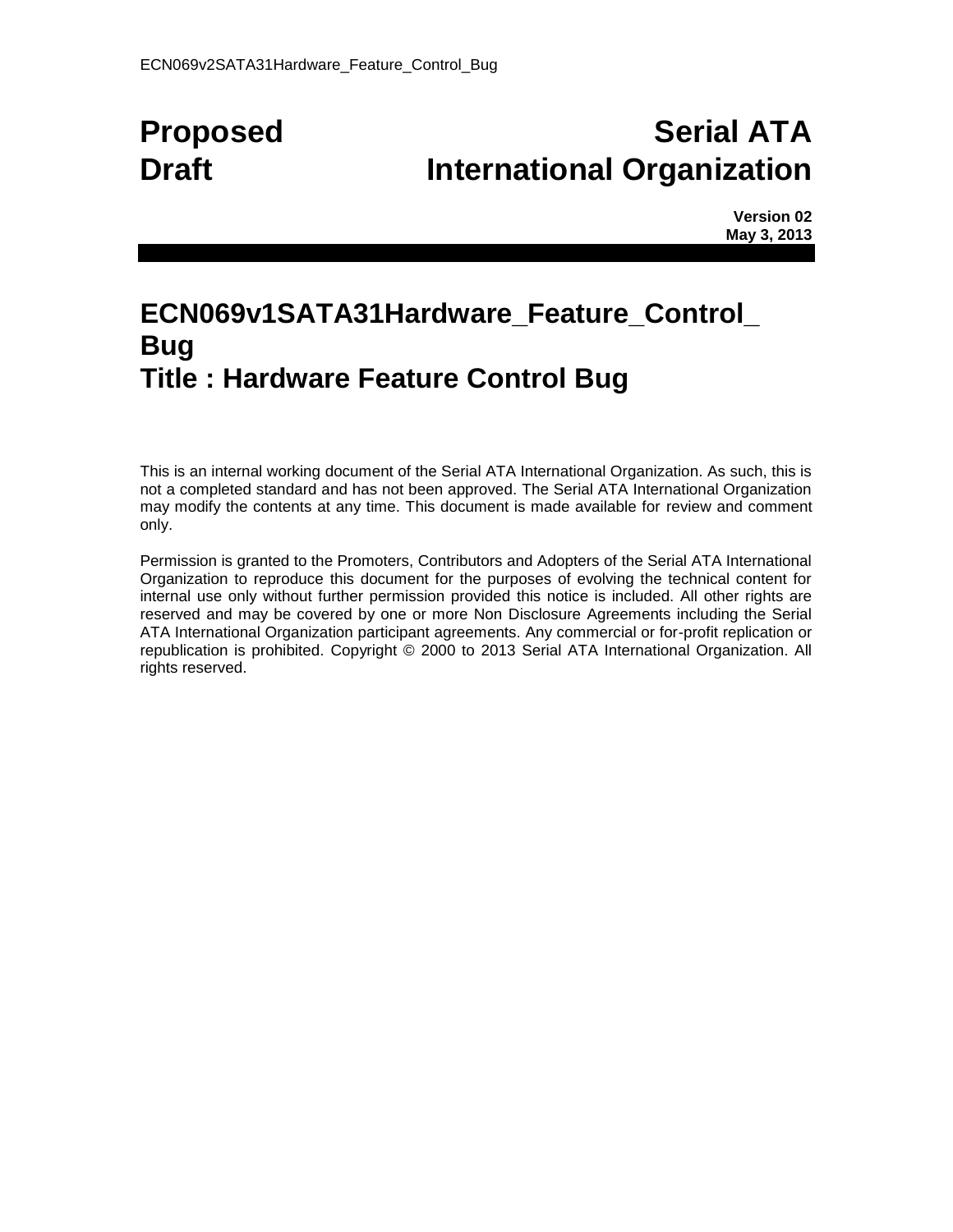This Draft Specification is NOT the final version of the Specification and is subject to change without notice. A modified, final version of this Specification ("Final Specification") when approved by the Promoters will be made available for download at this Web Site: http://www.sata-io.org.

THIS DRAFT SPECIFICATION IS PROVIDED "AS IS" WITH NO WARRANTIES WHATSOEVER, INCLUDING ANY WARRANTY OF MERCHANTABILITY, NON-INFRINGEMENT, FITNESS FOR ANY PARTICULAR PURPOSE OR ANY WARRANTY OTHERWISE ARISING OUT OF ANY PROPOSAL, SPECIFICATION, OR SAMPLE. Except for the right to download for internal review, no license, express or implied, by estopple or otherwise, to any intellectual property rights is granted or intended hereunder.

THE PROMOTERS DISCLAIM ALL LIABILITY, INCLUDING LIABILITY FOR INFRINGEMENT OF ANY PROPRIETARY RIGHTS, RELATING TO USE OF INFORMATION IN THIS DRAFT SPECIFICATION. THE PROMOTERS DO NOT WARRANT OR REPRESENT THAT SUCH USE WILL NOT INFRINGE SUCH RIGHTS.

THIS DOCUMENT IS AN INTERMEDIATE DRAFT FOR COMMENT ONLY AND IS SUBJECT TO CHANGE WITHOUT NOTICE.

\* Other brands and names are the property of their respective owners.

Copyright © 2000 to 2013 Serial ATA International Organization. All rights reserved.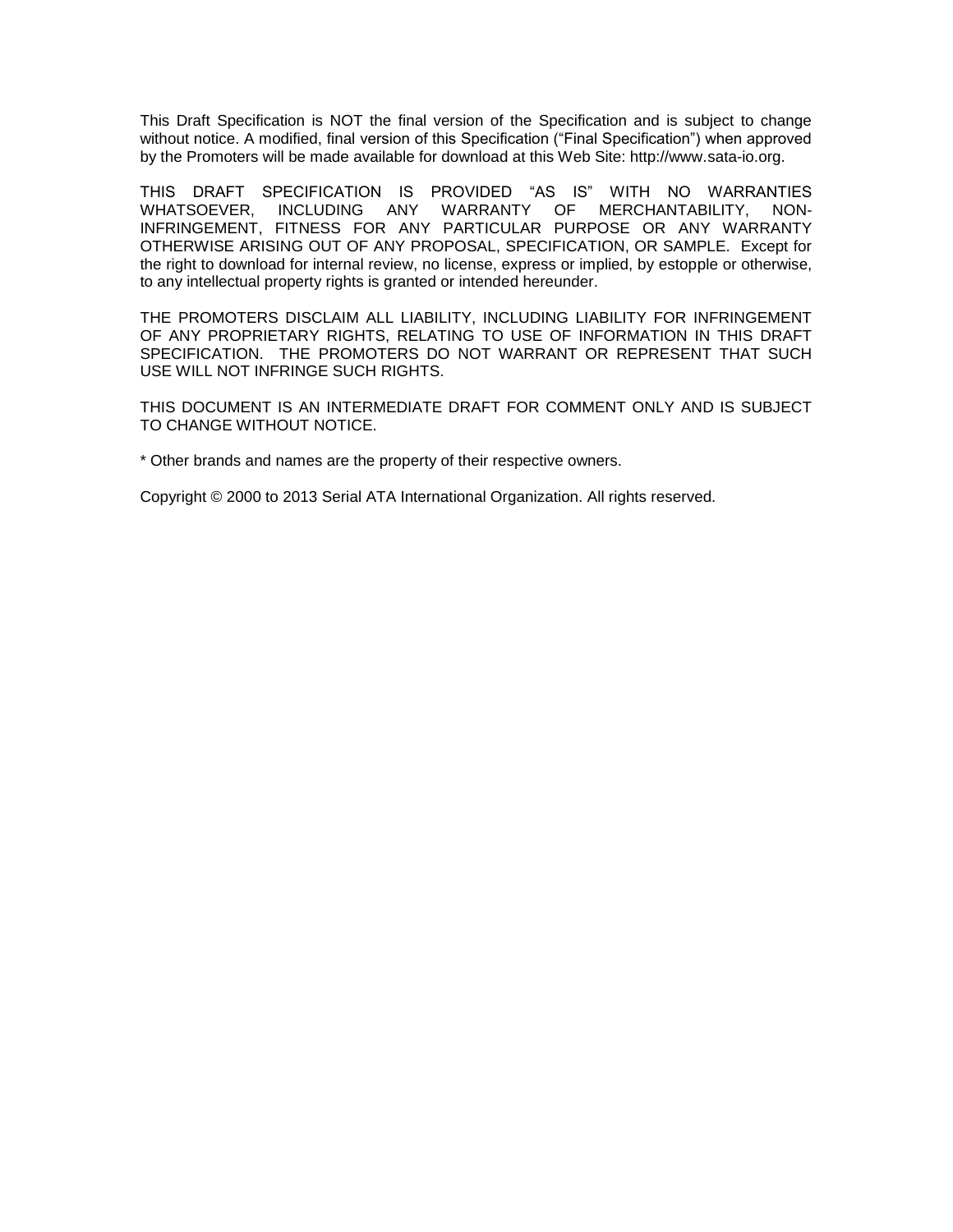# **Author Information**

| <b>Author Name</b> | こompanv           | <b>Email address</b> |
|--------------------|-------------------|----------------------|
| Dan Hubbard        | Micron Technology | dihubbard@micron.com |
| Kelsev Dobner      | Micron Technology | kdobner@micron.com   |

# **Workgroup Chair Information**

| Workgroup (Phy, Digital,<br>etc | <b>Chairperson Name</b> | <b>Email address</b>         |
|---------------------------------|-------------------------|------------------------------|
| Diaital                         | Jim Hatfield            | james.c.hatfield@seagate.com |

## **Document History**

| <b>Version</b> | Date       | <b>Comments</b>  |
|----------------|------------|------------------|
|                | 03/28/2013 | Initial release. |
| 01             | 04/02/2013 | Member review    |
| 02             | 05/03/2013 | Ratified         |
|                |            |                  |
|                |            |                  |
|                |            |                  |
|                |            |                  |
|                |            |                  |
|                |            |                  |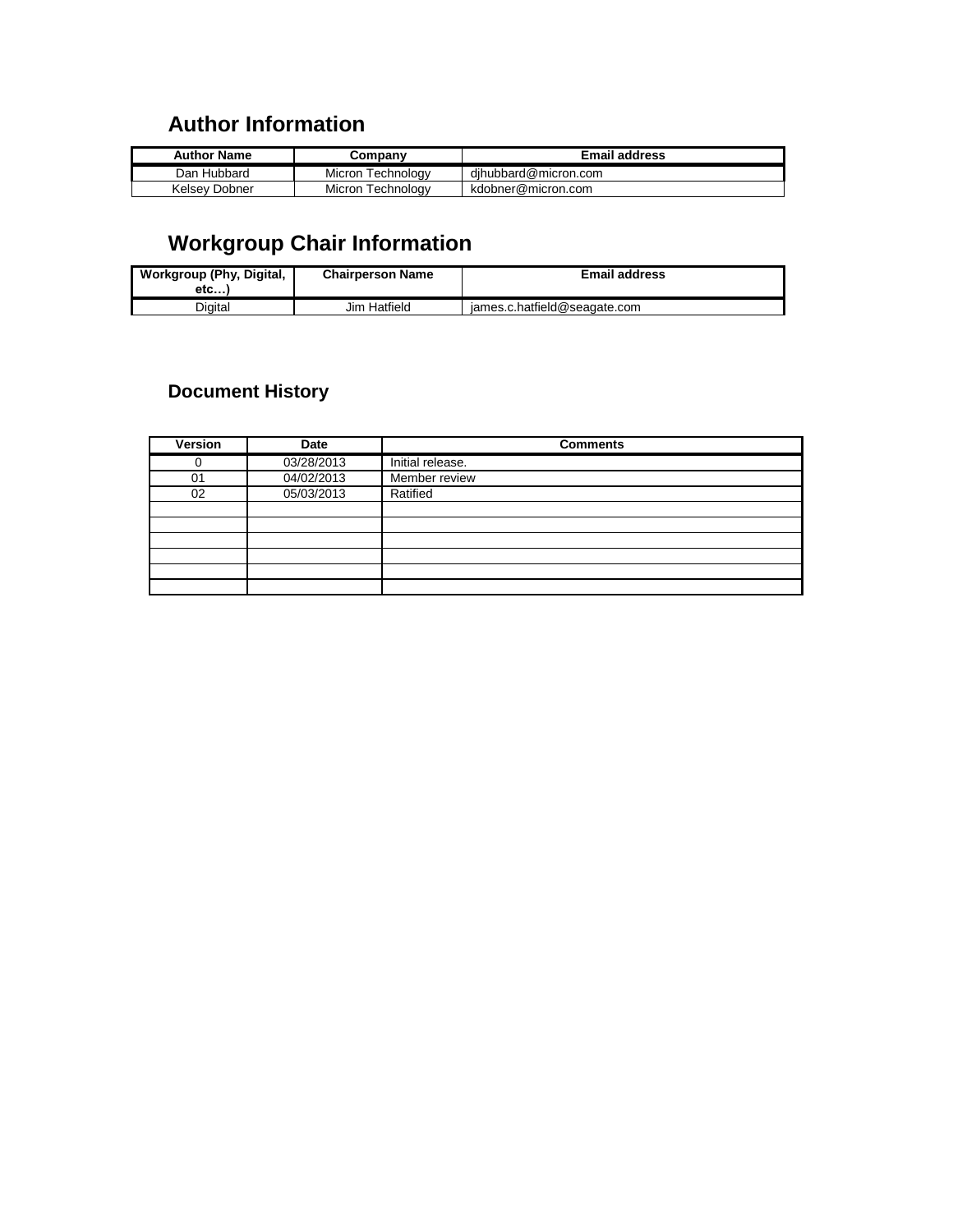## **1 Introduction**

### **1.1Problem Statement**

The Supported Hardware Feature Control Identifier (Word) in the Identifier Device Data log is used to indicate what Hardware Control Feature is supported. In the specification, it is described as both a fixed and a variable value.

It is described as a fixed value here:

| <b>Byte</b>                                                                                                                                                                                                                                                                                                                                 | O/M | <b>FN</b> |                                                      |  |
|---------------------------------------------------------------------------------------------------------------------------------------------------------------------------------------------------------------------------------------------------------------------------------------------------------------------------------------------|-----|-----------|------------------------------------------------------|--|
| 00h27h                                                                                                                                                                                                                                                                                                                                      |     |           | As defined in the ATA8-ACS standard                  |  |
| 28h29h                                                                                                                                                                                                                                                                                                                                      | O   |           | Current Hardware Feature Control Identifier (Word)   |  |
| 2Ah2Bh                                                                                                                                                                                                                                                                                                                                      | O   |           | Supported Hardware Feature Control Identifier (Word) |  |
| 2Ch., 1FFh                                                                                                                                                                                                                                                                                                                                  |     |           | Reserved                                             |  |
| O Support of the word is optional.<br>M Support of the word is mandatory.<br>F The content of the field is fixed and does not change. The DCO command may change the<br>value of a fixed field.<br>V The contents of the field are variable and may change depending on the state of the device or<br>the commands processed by the device. |     |           |                                                      |  |

It is described as a variable value here:

- d) on processing a power on reset, then:
	- A. IDENTIFY DEVICE data word 79 bit 5 (see 13.2.1.19) shall be cleared to zero;
	- B. the Current Hardware Feature Control Identifier in the Identify Device Data log shall be cleared to zero; and
	- C. the Supported Hardware Feature Control Identifier in the Identify Device Data log shall be cleared to zero; and

If the Supported Hardware Feature Control Identifier is a variable value, specification conflicts arise where a SET FEATURES command to enable Hardware Feature Control would always abort. For example, assume a drive has a Supported Hardware Feature Control Identifier of F000h. After a power on reset, the Supported Hardware Feature Control Identifier is currently supposed to be cleared to zero. If a SET FEATURES is then issued to enable Hardware Feature Control with a Identifier of F000h, the command is supposed to aborted by the below statement.

The device shall return command aborted if:

- a) IDENTIFY DEVICE data word 78 bit 5 is cleared to zero;
- b) the value in LBA(15:0) is not equal to the Supported Hardware Feature Control Identifier (see 13.7.7.1.2); or
- c) the Current Hardware Feature Control Identifier (see 13.7.7.1.1) is non-zero.

#### **2 Proposed Changes**

[**Editor's Note:** Existed text is black. New text is marked as underlined in blue color. Material to be deleted is red with strikethrough markings.]

## **<13.10> Hardware Feature Control (optional)**

In Serial ATA Revision 3.0 and previous specifications, Hardware Feature Control is defined only

for these uses:

- a) Disable Staggered Spin-up (i.e., DSS) (see 6.9.1.1 and 13.11); and
- b) Activity indication LED (i.e., Device Activity Signal DAS) (see 6.9.1.1 and 13.15).